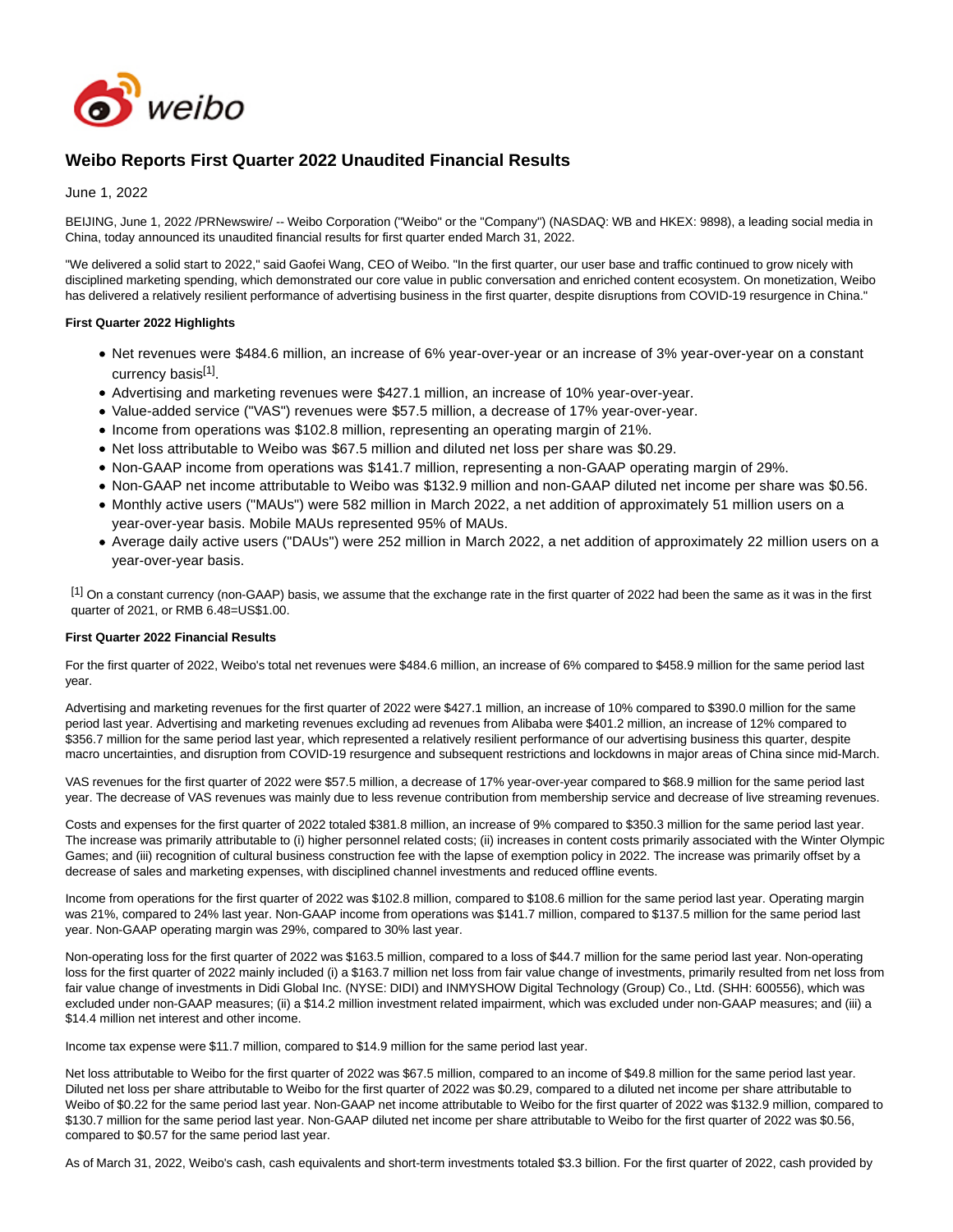operating activities was \$248.6 million, capital expenditures totaled \$8.5 million, and depreciation and amortization expenses amounted to \$15.0 million.

## **Conference Call**

Weibo's management team will host a conference call from 7:00 AM to 8:00 AM Eastern Time on June 1, 2022 (or 7:00 PM – 8:00 PM Beijing Time on June 1, 2022) to present an overview of the Company's financial performance and business operations.

Please register in advance of the conference call using the link provided below. Upon registering, you will be provided with dial-in numbers, passcode and unique registrant ID by email. To join the conference, please use the conference access information provided in the email received at the point of registering.

PRE-REGISTER LINK[: http://apac.directeventreg.com/registration/event/3399110](http://apac.directeventreg.com/registration/event/3399110)

Additionally, a live webcast of the call will be available through the Company's corporate website a[t http://ir.weibo.com.](http://ir.weibo.com/)

A telephone replay will be available from 22:00 China Standard Time on June 1, 2022 to 21:59 China Standard Time on June 9, 2022. To access the recording, please use the following dial-in information listed below:

United States: +1 855 452 5696 Hong Kong: 800 963 117 Mainland China: 400 820 9035 International: +61 2 8199 0299 Replay PIN: 3399110

#### **Non-GAAP Financial Measures**

This release contains the following non-GAAP financial measures: non-GAAP income from operations, non-GAAP net income attributable to Weibo's shareholders, non-GAAP diluted net income per share attributable to Weibo's shareholders and adjusted EBITDA. These non-GAAP financial measures should be considered in addition to, not as a substitute for, measures of the Company's financial performance prepared in accordance with U.S. GAAP.

The Company's non-GAAP financial measures exclude stock-based compensation, amortization of intangible assets resulting from business acquisitions, non-cash compensation cost to non-controlling interest shareholders, net results of impairment on, gain/loss on sale of and fair value change of investments, non-GAAP to GAAP reconciling items on the share of equity method investments, non-GAAP to GAAP reconciling items for the income/loss attributable to non-controlling interests, income tax expense related to the amortization of intangible assets resulting from business acquisitions and fair value change of investments (other non-GAAP to GAAP reconciling items have no tax effect), and amortization of convertible debt and senior notes issuance cost. Adjusted EBITDA excludes interest income, net, income tax expenses, and depreciation expenses.

The Company's management uses these non-GAAP financial measures in their financial and operating decision-making, because management believes these measures reflect the Company's ongoing operating performance in a manner that allows more meaningful period-to-period comparisons. The Company believes that these non-GAAP financial measures provide useful information to investors and others in the following ways: (i) in comparing the Company's current financial results with the Company's past financial results in a consistent manner, and (ii) in understanding and evaluating the Company's current operating performance and future prospects in the same manner as management does, if they so choose. The Company also believes that the non-GAAP financial measures provide useful information to both management and investors by excluding certain expenses, gains (losses) and other items (i) that are not expected to result in future cash payments or (ii) that are non-recurring in nature or may not be indicative of the Company's core operating results and business outlook.

Use of non-GAAP financial measures has limitations. The Company's non-GAAP financial measures do not include all income and expense items that affect the Company's operations. They may not be comparable to non-GAAP financial measures used by other companies. Accordingly, care should be exercised in understanding how the Company defines its non-GAAP financial measures. Reconciliations of the Company's non-GAAP financial measures to the nearest comparable GAAP measures are set forth in the section below titled "Unaudited Reconciliation of Non-GAAP to GAAP Results."

#### **About Weibo**

Weibo is a leading social media for people to create, share and discover content online. Weibo combines the means of public self-expression in real time with a powerful platform for social interaction, content aggregation and content distribution. Any user can create and post a feed and attach multi-media and long-form content. User relationships on Weibo may be asymmetric; any user can follow any other user and add comments to a feed while reposting. This simple, asymmetric and distributed nature of Weibo allows an original feed to become a live viral conversation stream.

Weibo enables its advertising and marketing customers to promote their brands, products and services to users. Weibo offers a wide range of advertising and marketing solutions to companies of all sizes. The Company generates a substantial majority of its revenues from the sale of advertising and marketing services, including the sale of social display advertisement and promoted marketing offerings. Designed with a "mobile first" philosophy, Weibo displays content in a simple information feed format and offers native advertisement that conform to the information feed on our platform. To support the mobile format, we have developed and continuously refining our social interest graph recommendation engine, which enables our customers to perform people marketing and target audiences based on user demographics, social relationships, interests and behaviors, to achieve greater relevance, engagement and marketing effectiveness.

#### **Safe Harbor Statement**

This press release contains forward-looking statements that relate to, among other things, Weibo's expected financial performance and strategic and operational plans (as described, without limitation, in the "Business Outlook" section and in quotations from management in this press release. Weibo may also make forward-looking statements in the Company's periodic reports to the U.S. Securities and Exchange Commission ("SEC"), in announcements, circulars or other publications made on the website of The Stock Exchange of Hong Kong Limited (the "Hong Kong Stock Exchange"), in press releases and other written materials and in oral statements made by its officers, directors or employees to third parties.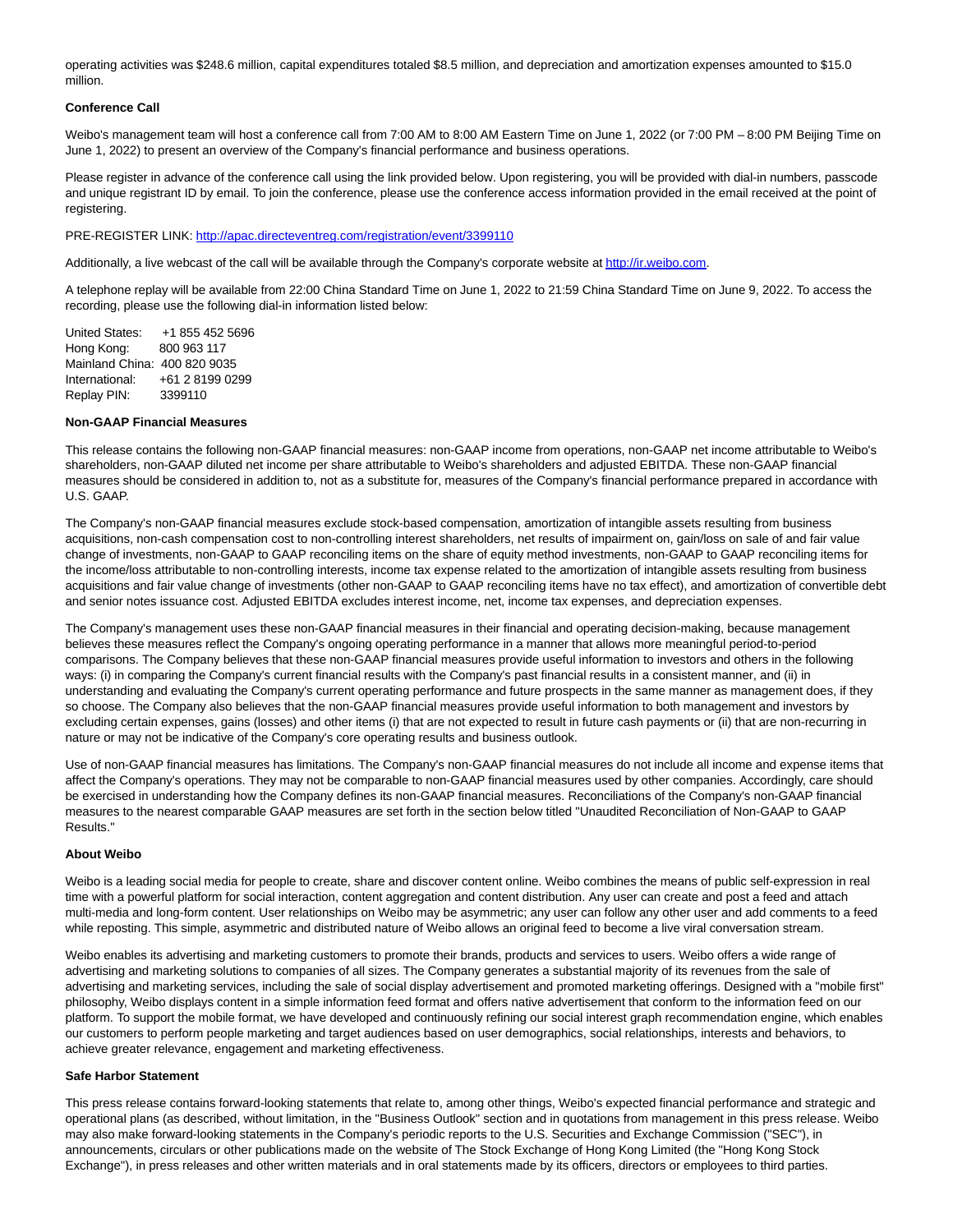Statements that are not historical facts, including statements about the Company's beliefs and expectations, are forward-looking statements. These forward-looking statements can be identified by terminology, such as "will," "expects," "anticipates," "future," "intends," "plans," "believes," "confidence," "estimates" and similar statements. Forward-looking statements involve inherent risks and uncertainties. A number of important factors could cause actual results to differ materially from those contained in any forward-looking statement. Potential risks and uncertainties include, but are not limited to, Weibo's limited operating history in certain new businesses; failure to grow active user base and the level of user engagement; the uncertain regulatory landscape in China; fluctuations in the Company's quarterly operating results; the Company's reliance on advertising and marketing sales for a majority of its revenues; failure to successfully develop, introduce, drive adoption of or monetize new features and products; failure to compete effectively for advertising and marketing spending; failure to successfully integrate acquired businesses; risks associated with the Company's investments, including equity pick-up and impairment; failure to compete successfully against new entrants and established industry competitors; changes in the macro-economic environment, including the depreciation of the Renminbi; and adverse changes in economic and political policies of the PRC government and its impact on the Chinese economy. Further information regarding these and other risks is included in Weibo's annual report on Form 20-Fs and other filings with the SEC and the Hong Kong Stock Exchange. All information provided in this press release is current as of the date hereof, and Weibo assumes no obligation to update such information, except as required under applicable law.

#### **Contact:**

Investor Relations Weibo Corporation Phone: +86 10 5898-3336 Email[: ir@staff.weibo.com](mailto:ir@staff.weibo.com)

### **WEIBO CORPORATION UNAUDITED CONDENSED CONSOLIDATED STATEMENTS OF OPERATIONS (In thousands of U.S. dollars, except per share data)**

|                                                                                                      | Three months ended |            |      |           |              |           |
|------------------------------------------------------------------------------------------------------|--------------------|------------|------|-----------|--------------|-----------|
|                                                                                                      | March 31,          |            |      |           | December 31, |           |
|                                                                                                      |                    | 2022       |      | 2021      |              | 2021      |
| Net revenues:                                                                                        |                    |            |      |           |              |           |
| <b>Advertising and marketing</b>                                                                     | \$                 | 427,121    | \$   | 390,011   | \$           | 550,826   |
| Value-added service                                                                                  |                    | 57,501     |      | 68,885    |              | 65,461    |
| Net revenues                                                                                         |                    | 484,622    |      | 458,896   |              | 616,287   |
| <b>Costs and expenses:</b>                                                                           |                    |            |      |           |              |           |
| Cost of revenues (1)                                                                                 |                    | 104,801    |      | 79,770    |              | 128,545   |
| Sales and marketing (1)                                                                              |                    | 125,311    |      | 143,975   |              | 152,475   |
| Product development (1)                                                                              |                    | 112,434    |      | 96,566    |              | 113,867   |
| General and administrative (1)                                                                       |                    | 39,227     |      | 29,981    |              | 38,878    |
| <b>Total costs and expenses</b>                                                                      |                    | 381,773    |      | 350,292   |              | 433,765   |
| Income from operations                                                                               |                    | 102,849    |      | 108,604   |              | 182,522   |
| <b>Non-operating loss:</b>                                                                           |                    |            |      |           |              |           |
| Impairment on, gain/loss on sale of and fair value                                                   |                    |            |      |           |              |           |
| change of investments, net                                                                           |                    | (177, 950) |      | (58, 200) |              | (41, 976) |
| Interest and other income, net                                                                       |                    | 14,416     |      | 13,504    |              | 5,161     |
|                                                                                                      |                    | (163, 534) |      | (44,696)  |              | (36,815)  |
| Income (loss) before income tax expenses                                                             |                    | (60, 685)  |      | 63,908    |              | 145,707   |
| Income tax expenses                                                                                  |                    | (11, 716)  |      | (14,945)  |              | (45,581)  |
| Net income (loss)                                                                                    |                    | (72, 401)  |      | 48,963    |              | 100,126   |
| Less: Net loss attributable to non-controlling interests                                             |                    | (4, 877)   |      | (857)     |              | (15, 607) |
| Net income (loss) attributable to Weibo's shareholders                                               | \$                 | (67, 524)  | \$   | 49,820    | 5            | 115,733   |
|                                                                                                      |                    |            |      |           |              |           |
| Basic net income (loss) per share attributable to Weibo's                                            |                    |            |      |           |              |           |
| shareholders                                                                                         | S                  | (0.29)     |      | 0.22      |              | 0.50      |
| Diluted net income (loss) per share attributable to Weibo's<br>shareholders                          | \$                 | (0.29)     | - \$ | 0.22      | \$           | 0.50      |
|                                                                                                      |                    |            |      |           |              |           |
| Shares used in computing basic net income (loss) per share                                           |                    |            |      |           |              |           |
| attributable to Weibo's shareholders<br>Shares used in computing diluted net income (loss) per share |                    | 235,206    |      | 227,771   |              | 230,679   |
| attributable to Weibo's shareholders                                                                 |                    | 235,206    |      | 229,302   |              | 231,506   |
| (1) Stock-based compensation in each category:                                                       |                    |            |      |           |              |           |
| Cost of revenues                                                                                     | \$                 | 2.337      | S    | 1,413     | \$           | 2,422     |
| Sales and marketing                                                                                  |                    | 4,615      |      | 2,251     |              | 5,043     |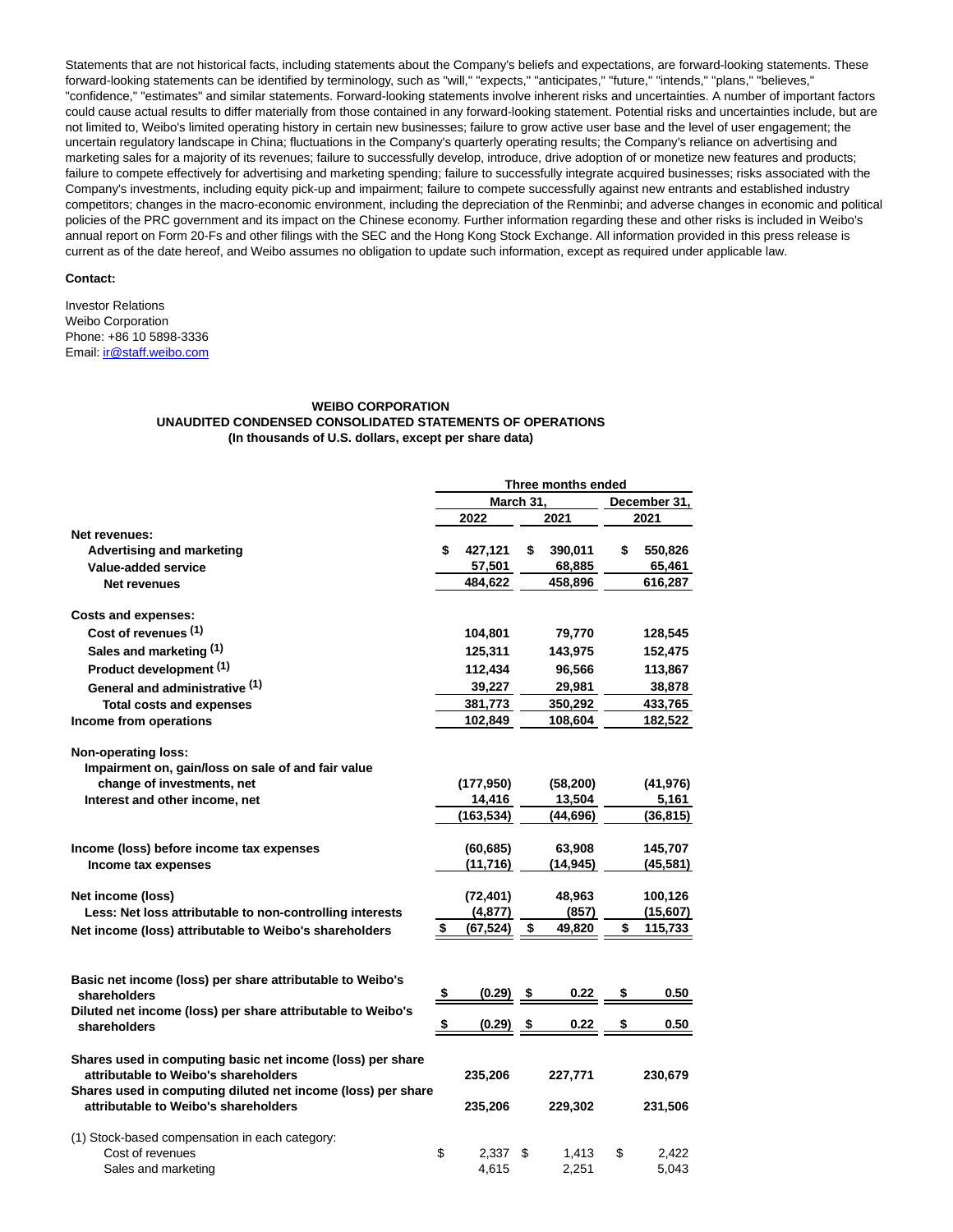| Product development        | 13.336 | 8.076 | 14.362 |
|----------------------------|--------|-------|--------|
| General and administrative | 6.763  | 4.013 | 4.911  |

## **WEIBO CORPORATION UNAUDITED CONDENSED CONSOLIDATED BALANCE SHEETS (In thousands of U.S. dollars)**

|                                                                                                                                                                                                                                                                                                                            | March 31,<br>2022 |                                                                 |    | December 31,<br>2021                                            |
|----------------------------------------------------------------------------------------------------------------------------------------------------------------------------------------------------------------------------------------------------------------------------------------------------------------------------|-------------------|-----------------------------------------------------------------|----|-----------------------------------------------------------------|
| Assets                                                                                                                                                                                                                                                                                                                     |                   |                                                                 |    |                                                                 |
| <b>Current assets:</b>                                                                                                                                                                                                                                                                                                     |                   |                                                                 |    |                                                                 |
| Cash and cash equivalents                                                                                                                                                                                                                                                                                                  | \$                | 2,501,799                                                       | \$ | 2,423,703                                                       |
| <b>Short-term investments</b>                                                                                                                                                                                                                                                                                              |                   | 792,725                                                         |    | 711,062                                                         |
| Accounts receivable, net                                                                                                                                                                                                                                                                                                   |                   | 604,469                                                         |    | 723,089                                                         |
| Prepaid expenses and other current assets                                                                                                                                                                                                                                                                                  |                   | 466,018                                                         |    | 450,726                                                         |
| Amount due from SINA <sup>(1)</sup>                                                                                                                                                                                                                                                                                        |                   | 494,120                                                         |    | 494,200                                                         |
| <b>Current assets subtotal</b>                                                                                                                                                                                                                                                                                             |                   | 4,859,131                                                       |    | 4,802,780                                                       |
| Property and equipment, net                                                                                                                                                                                                                                                                                                |                   | 65,850                                                          |    | 68,396                                                          |
| Goodwill and intangible assets, net                                                                                                                                                                                                                                                                                        |                   | 291,811                                                         |    | 297,335                                                         |
| Long-term investments                                                                                                                                                                                                                                                                                                      |                   | 1,112,439                                                       |    | 1,207,651                                                       |
| Other non-current assets                                                                                                                                                                                                                                                                                                   |                   | 1,139,677                                                       |    | 1,143,360                                                       |
| <b>Total assets</b>                                                                                                                                                                                                                                                                                                        | \$                | 7,468,908                                                       | \$ | 7,519,522                                                       |
| Liabilities, Redeemable Non-controlling Interests and Shareholders' Equity<br>Liabilities:<br><b>Current liabilities:</b><br><b>Accounts payable</b><br>Accrued expenses and other current liabilities<br><b>Deferred revenues</b><br>Income tax payable<br><b>Convertible debt</b><br><b>Current liabilities subtotal</b> | \$                | 197,324<br>799,877<br>94,739<br>155,104<br>897,576<br>2,144,620 | S  | 197,643<br>828,952<br>91,136<br>144,747<br>896,541<br>2,159,019 |
| Long-term liabilities:                                                                                                                                                                                                                                                                                                     |                   |                                                                 |    |                                                                 |
| <b>Unsecured senior notes</b>                                                                                                                                                                                                                                                                                              |                   | 1,538,991                                                       |    | 1,538,415                                                       |
| Other long-term liabilities                                                                                                                                                                                                                                                                                                |                   | 125,175                                                         |    | 134,068                                                         |
| <b>Total liabilities</b>                                                                                                                                                                                                                                                                                                   |                   | 3,808,786                                                       |    | 3,831,502                                                       |
| Redeemable non-controlling interests                                                                                                                                                                                                                                                                                       |                   | 68,796                                                          |    | 66,622                                                          |
| Shareholders' equity:                                                                                                                                                                                                                                                                                                      |                   |                                                                 |    |                                                                 |
| Weibo shareholders' equity                                                                                                                                                                                                                                                                                                 |                   | 3,564,488                                                       |    | 3,593,821                                                       |
| <b>Non-controlling interests</b>                                                                                                                                                                                                                                                                                           |                   | 26,838                                                          |    | 27,577                                                          |
| <b>Total shareholders' equity</b>                                                                                                                                                                                                                                                                                          |                   | 3,591,326                                                       |    | 3,621,398                                                       |
| Total liabilities, redeemable non-controlling interests and<br>shareholders' equity                                                                                                                                                                                                                                        | \$                | 7,468,908                                                       | \$ | 7,519,522                                                       |

(1) Included short-term loans to and interest receivable from SINA of \$474.3 million as of March 31, 2022 and \$479.6 million as of December 31, 2021.

## **WEIBO CORPORATION UNAUDITED RECONCILIATION OF NON-GAAP TO GAAP RESULTS (In thousands of U.S. dollars, except per share data)**

|                                                                                            | Three months ended |         |      |              |  |         |
|--------------------------------------------------------------------------------------------|--------------------|---------|------|--------------|--|---------|
|                                                                                            | March 31.          |         |      | December 31, |  |         |
|                                                                                            | 2022<br>2021       |         | 2021 |              |  |         |
| Income from operations                                                                     | \$.                | 102.849 |      | 108.604      |  | 182,522 |
| Add: Stock-based compensation<br>Amortization of intangible assets resulting from business |                    | 27.051  |      | 15.753       |  | 26,738  |
| acquisitions                                                                               |                    | 5,751   |      | 4.519        |  | 5,716   |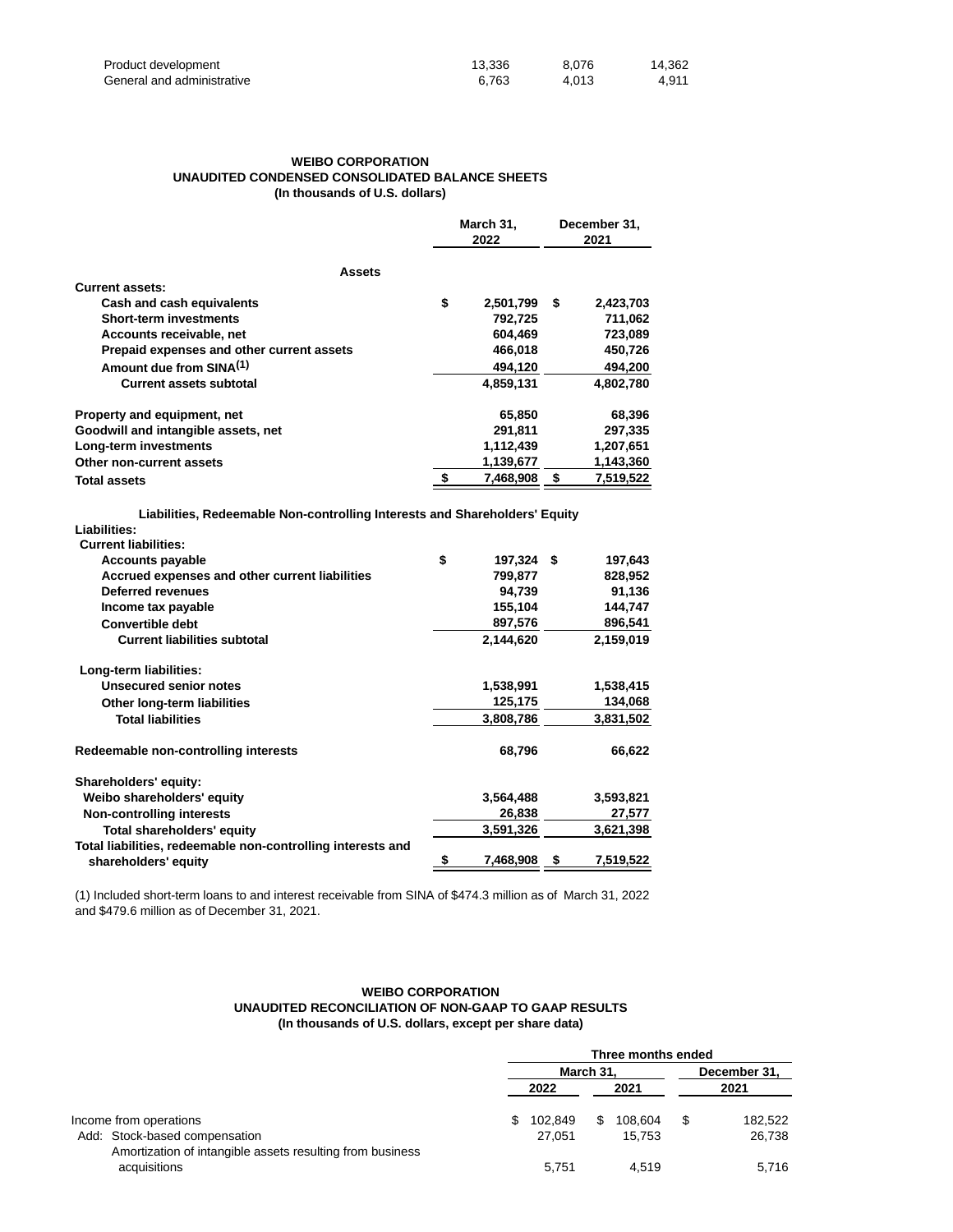|                     | Non-cash compensation cost to non-controlling interest<br>shareholders | 6,074            | 8,631           | 4,826           |
|---------------------|------------------------------------------------------------------------|------------------|-----------------|-----------------|
|                     | Non-GAAP income from operations                                        | 141,725          | \$<br>137,507   | \$<br>219,802   |
|                     |                                                                        |                  |                 |                 |
|                     | Net income (loss) attributable to Weibo's shareholders                 | \$<br>(67, 524)  | \$<br>49,820    | \$<br>115,733   |
|                     | Add: Stock-based compensation                                          | 27,051           | 15,753          | 26,738          |
|                     | Amortization of intangible assets resulting from business              |                  |                 |                 |
|                     | acquisitions                                                           | 5,751            | 4,519           | 5,716           |
|                     | Non-cash compensation cost to non-controlling interest                 |                  |                 |                 |
|                     | shareholders                                                           | 6,074            | 8,631           | 4,826           |
|                     | Net results of impairment on, gain/loss on sale of and fair value      |                  |                 |                 |
|                     | change of investments                                                  | 177,950          | 58,200          | 41,976          |
|                     | Non-GAAP to GAAP reconciling items on the share of equity              |                  |                 |                 |
|                     | method investments                                                     | (2,654)          | (1,075)         | 4,343           |
|                     | Non-GAAP to GAAP reconciling items for the income/loss                 |                  |                 |                 |
|                     | attributable to non-controlling interests                              | (4,631)          | 359             | (16, 844)       |
|                     | Tax effects on non-GAAP adjustments <sup>(1)</sup>                     | (10, 771)        | (7, 148)        | 11,405          |
|                     | Amortization of convertible debt and unsecured senior notes            |                  |                 |                 |
|                     | issuance cost                                                          | 1,611            | 1,612           | 1,611           |
|                     | Non-GAAP net income attributable to Weibo's shareholders               | 132,857          | 130,671         | \$<br>195,504   |
|                     |                                                                        |                  |                 |                 |
|                     | Non-GAAP diluted net income per share attributable to Weibo's          |                  |                 |                 |
| shareholders        |                                                                        | \$<br>$0.56 * $$ | $0.57 * $$      | 0.83            |
|                     |                                                                        |                  |                 |                 |
|                     | Shares used in computing GAAP diluted net income (loss) per share      |                  |                 |                 |
|                     | attributable to Weibo's shareholders                                   | 235,206          | 229,302         | 231,506         |
|                     | Add: The number of shares for dilution resulted from convertible       |                  |                 |                 |
| debt <sup>(2)</sup> |                                                                        | 6,753            | 6,753           | 6,753           |
|                     | The number of shares for dilution resulted from unvested               |                  |                 |                 |
|                     | restricted share units <sup>(2)</sup>                                  | 447              |                 |                 |
|                     | Shares used in computing non-GAAP diluted net income per share         |                  |                 |                 |
|                     | attributable to Weibo's shareholders                                   | 242,406          | 236,055         | 238,259         |
|                     |                                                                        |                  |                 |                 |
| Adjusted EBITDA:    |                                                                        |                  |                 |                 |
|                     | Net income (loss) attributable to Weibo's shareholders                 | \$<br>(67, 524)  | \$<br>49,820    | \$<br>115,733   |
|                     | Non-GAAP adjustments                                                   | 200,381          | 80,851          | 79,771          |
|                     | Non-GAAP net income attributable to Weibo's shareholders               | 132,857          | 130,671         | 195,504         |
|                     | Interest income, net                                                   | (10,986)         | (3,939)         | (4,231)         |
|                     | Income tax expenses                                                    | 22,487<br>8,730  | 22,093<br>7,909 | 34,176<br>8,593 |
|                     | Depreciation expenses                                                  |                  |                 |                 |
|                     | <b>Adjusted EBITDA</b>                                                 | \$<br>153,088    | \$<br>156,734   | \$<br>234,042   |

(1) To exclude the income tax expenses primarily related to amortization of intangible assets resulting from business acquisitions and fair value change of investments. The Company considered the tax implication arising from the reconciliation items. Part of these items were recorded in entities established in tax free jurisdictions and there were no relevant tax implications. For impairment on investments, valuation allowances were made for those differences as the Company does not expect they can be realized in the foreseeable future.

- (2) To adjust the number of shares for dilution resulted from convertible debt and unvested restricted share units which were anti-dilutive under GAAP measures.
- **\*** Net income attributable to Weibo's shareholders is adjusted for interest expense of convertible debt for calculating diluted EPS.

## **WEIBO CORPORATION UNAUDITED ADDITIONAL INFORMATION (In thousands of U.S. dollars)**

| Three months ended |           |              |  |  |
|--------------------|-----------|--------------|--|--|
|                    | March 31, | December 31, |  |  |
| 2022               | 2021      | 2021         |  |  |

| Net revenues               |                     |        |           |
|----------------------------|---------------------|--------|-----------|
| Advertising and marketing  |                     |        |           |
| Non-Ali advertisers        | \$401.196 \$356.711 |        | \$505.333 |
| Alibaba - as an advertiser | 25.925              | 33.300 | 45.493    |